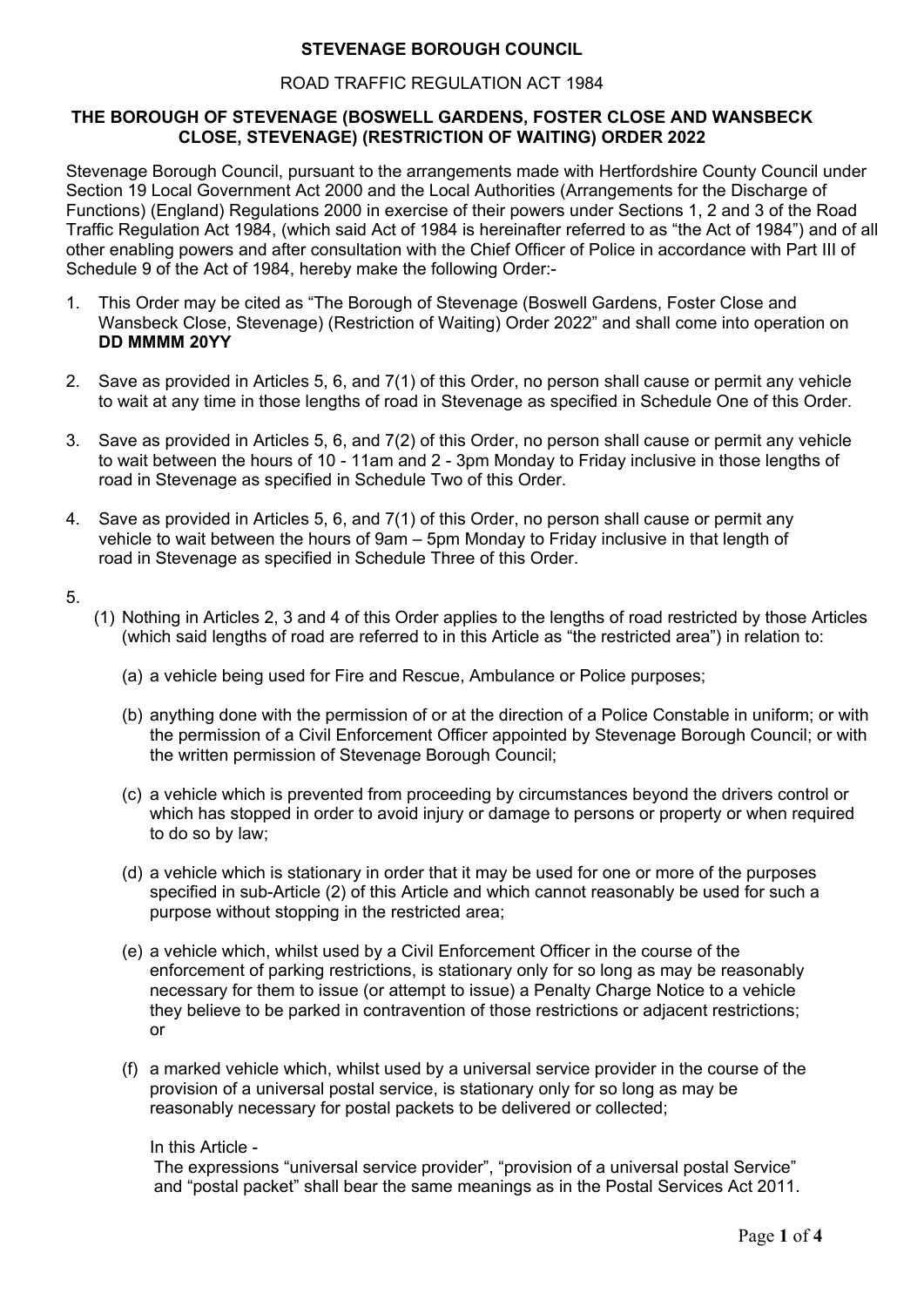- (2) The "purposes" referred to in sub-Article (1)(d) of this Article are:
	- (a) any operation involving building, demolition or excavation;
	- (b) the removal of any obstruction to traffic;
	- (c) the maintenance, improvement or reconstruction of a road;
	- (d) constructing, improving, maintaining, or cleaning of any street furniture; and
	- (e) the laying, erection, alteration, repair or cleaning of any sewer or of any main pipe or apparatus for the supply of gas, water or electricity, or of any telecommunications apparatus kept or installed for the purposes of a telecommunications code system or of any other telecommunications apparatus lawfully kept installed in any position.
- 6. Nothing in Articles 2, 3 and 4 of this Order applies to the lengths of road restricted by those Articles (which said lengths of road are referred to in this Article as "the restricted area") so as to render it unlawful to cause or permit any vehicle to wait only for so long as may be reasonably necessary:
	- (a) to enable goods to be loaded on or unloaded from the vehicle from or to premises adjacent to the restricted area; or
	- (b) to enable a passenger to board or alight and to load and unload any luggage.
- 7.
- (1) Nothing in Articles 2 and 4 of this Order shall render it unlawful to cause or permit a disabled person's vehicle which displays in the relevant position a disabled person's badge and a parking disc, to wait at any time in the lengths of road specified in Schedules One and Three of this Order for a period not exceeding 3 hours (not being a period separated by an interval of less than 1 hour from a previous period of waiting by the same vehicle in the same length of road).
- (2) Nothing in Article 3 of this Order shall render it unlawful to cause or permit a disabled person's vehicle which displays in the relevant position a disabled person's badge and a parking disc, to wait at any time in the lengths of road specified in Schedule Two of this Order.
- (3) In this Article -

"disabled person's vehicle" has the same meaning as in Section 142(1) of the Act of 1984;

"disabled person's badge" has the same meaning as given in Regulation 3(1) of The Local Authorities' Traffic Orders (Exemptions for Disabled Persons) (England) Regulations 2000

"parking disc" has the same meaning as given in Regulation 8(5) of The Local Authorities' Traffic Orders (Exemptions for Disabled Persons) (England) Regulations 2000; and

 "relevant position" has the same meaning as given in Regulation 4 of The Local Authorities' Traffic Orders (Exemptions for Disabled Persons) (England) Regulations 2000

- 8.
- 1) If a vehicle (other than a vehicle otherwise exempted by this Order) is left in contravention of any provision of this Order a penalty charge shall be payable.
- 2) In the case of a vehicle in respect of which a penalty charge is payable, a penalty charge notice may be issued by a Civil Enforcement Officer in uniform in accordance with the Civil Enforcement of Parking Contraventions (England) General Regulations 2007.
- 3) The penalty charge shall be paid to Stevenage Borough Council in accordance with the instructions and within the time limits specified on the penalty charge notice.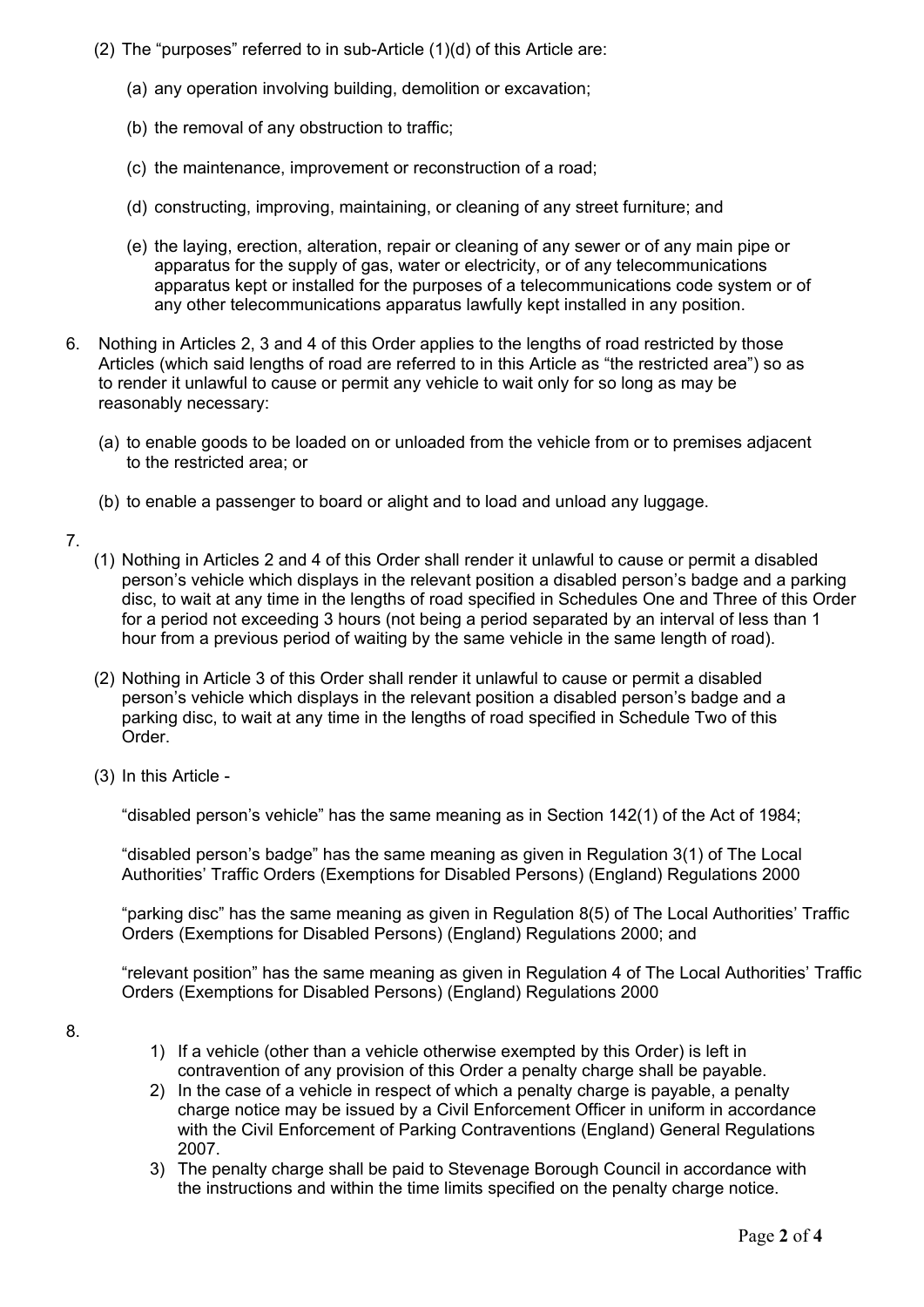- 9. The Interpretation Act 1978 shall apply for the interpretation of this Order as it applies for the interpretation of an Act of Parliament.
- 10. The restrictions imposed by this Order shall be in addition to and not in derogation from any restriction or requirement imposed by any other regulations made or having effect as if made under the Act of 1984 or by or under any other enactment.

IN WITNESS whereof the Common Seal of Stevenage Borough Council was hereunto affixed this xx day of Xxxxxx 20YY.

The Common Seal of (1996) Stevenage Borough Council  $\overrightarrow{\hspace{1cm}}$ was hereunto affixed  $\left( \begin{array}{ccc} 0 & 0 & 0 \\ 0 & 0 & 0 \\ 0 & 0 & 0 \\ 0 & 0 & 0 \end{array} \right)$ in the presence of:-

…………………………………………. Authorised signatory

#### **SCHEDULE ONE No waiting at anytime**

| Item number    | Name of road              | Side of road           | <b>Description</b>                                                                                                                                                                                                         |
|----------------|---------------------------|------------------------|----------------------------------------------------------------------------------------------------------------------------------------------------------------------------------------------------------------------------|
| 1              | <b>Boswell</b><br>Gardens | South                  | From a point 10 metres west of the mutual property<br>boundary of 25 and 27 Boswell Gardens north-<br>westwards to the mutual property boundary of 29<br>and 31 Boswell Gardens                                            |
| $\overline{2}$ | Wansbeck<br>Close         | <b>Both</b>            | From its junction with Great Ashby Way<br>southwards, south-westwards and south-eastwards<br>for a distance of 38 metres                                                                                                   |
| 3              | Wansbeck<br>Close         | South and<br>southwest | From the mutual property boundary of 41 and 39<br>Wansbeck Close eastwards and south-eastwards<br>to a point opposite the mutual property boundary of<br>13 and 14 Wansbeck Close.                                         |
| 4              | Wansbeck<br>Close         | North and<br>northwest | From a point 5 metres east of a point opposite the<br>mutual property boundary of 39 and 41 Wansbeck<br>Close eastwards and north-eastwards for a<br>distance of 8 metres                                                  |
| 5              | Wansbeck<br>Close         | <b>Both</b>            | From the mutual property boundary of 50 and 51<br>Wansbeck Close westwards for a distance of 7<br>metres                                                                                                                   |
| 6              | Wansbeck<br>Close         | <b>Both</b>            | From the mutual property boundary of 91 and 92<br>Wansbeck Close south-eastwards for 22 metres                                                                                                                             |
| $\overline{7}$ | Wansbeck<br>Close         | <b>Both</b>            | In its cul-de-sac serving numbers 83-90 Wansbeck<br>Close, from a point 27 metres northwest of the<br>property boundary of 81 and 82 Wansbeck Close<br>north-westwards for its entire length including the<br>turning head |
| 8              | Wansbeck<br>Close         | <b>North</b>           | In its cul-de-sac serving numbers 83-90 Wansbeck<br>Close, for its entire length                                                                                                                                           |